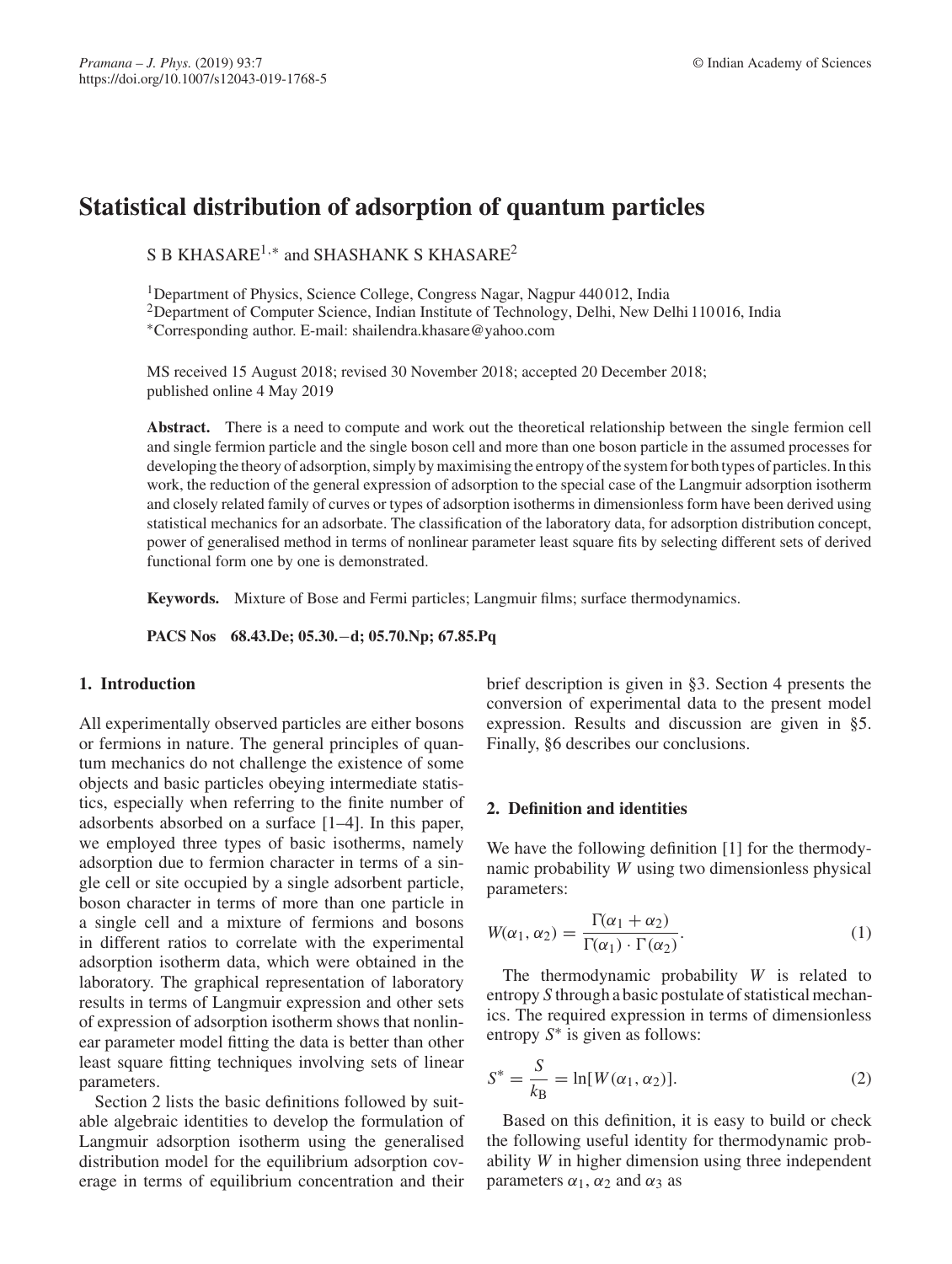$$
W(\alpha_1, \alpha_2, \alpha_3) = \frac{\Gamma(\alpha_1 + \alpha_2 + \alpha_3)}{\Gamma(\alpha_1) \cdot \Gamma(\alpha_2) \cdot \Gamma(\alpha_3)}.
$$
 (3)

Hence, we have from eq. (3)

$$
W(\alpha_3, \alpha_2, \alpha_1) = W(\alpha_3, \alpha_2 + \alpha_1) \cdot W(\alpha_2, \alpha_1). \tag{4}
$$

The related dimensionless entropy *S*∗ from eqs (3) and (4) becomes, in terms of three independent parameters,

$$
S^* = \frac{S}{k_B} = \ln[W(\alpha_1, \alpha_2, \alpha_3)],\tag{5}
$$

$$
S^* = \ln[W(\alpha_3, \alpha_2 + \alpha_1)] + \ln[W(\alpha_2, \alpha_1)].
$$
 (6)

Similarly, the identity for thermodynamic probability *W* using four independent parameters  $\alpha_1$ ,  $\alpha_2$ ,  $\alpha_3$  and  $\alpha_4$ is

$$
W(\alpha_1, \alpha_2, \alpha_3, \alpha_4) = \frac{\Gamma(\alpha_1 + \alpha_2 + \alpha_3 + \alpha_4)}{\Gamma(\alpha_1) \cdot \Gamma(\alpha_2) \cdot \Gamma(\alpha_3 \cdot \Gamma(\alpha_4))},
$$
\n(7)

$$
W(\alpha_1, \alpha_2, \alpha_3, \alpha_4) = W(\alpha_1, \alpha_2 + \alpha_3 + \alpha_4)
$$
  
. 
$$
W(\alpha_2, \alpha_3 + \alpha_4) \cdot W(\alpha_3, \alpha_4).
$$
 (8)

Using eqs (7) and (8), the expression for dimensionless entropy *S*∗ becomes

$$
S^* = \frac{S}{k_B} = \ln[W(\alpha_1, \alpha_2, \alpha_3, \alpha_4)],
$$
\n(9)  
\n
$$
S^* = \frac{S}{k_B} = \ln[W(\alpha_1, \alpha_2 + \alpha_3 + \alpha_4)] + \ln[W(\alpha_2, \alpha_3, \alpha_4) + \ln[W(\alpha_3, \alpha_4)].
$$

## 2.1 *Fermi–Dirac and Bose–Einstein distributions*

For Fermi–Dirac distribution, the thermodynamic probability  $W_f$  is parametrised by the permutable fermion  $(N_f) = \alpha_1$  and the number of permutable free cells  $(g_f - N_f) = \alpha_2$  is

$$
W_{\rm f}(N_{\rm f}, g_{\rm f} - N_{\rm f}) = \frac{\Gamma(g_{\rm f})}{\Gamma(N_{\rm f}) \cdot \Gamma(g_{\rm f} - N_{\rm f})}.
$$
 (11)

The corresponding expression of a dimensionless entropy  $S_f^*$  for fermion system becomes

$$
S_{\rm f}^* = \frac{S_{\rm f}}{k_{\rm B}} = \ln[W_{\rm f}(N_{\rm f}, g_{\rm f} - N_{\rm f})],\tag{12}
$$

$$
S_f^* = \ln[\Gamma(g_f)] - \{\ln[\Gamma(N_f)] + \ln[\Gamma(g_f - N_f)]\}.
$$
 (13)

For Bose–Einstein distribution, the thermodynamic probability  $W<sub>b</sub>$  is parametrised by the permutable boson  $(N_b) = \alpha_1$  and the number of permutable partitions  $(g_b - 1) = \alpha_2$  is

$$
W_{b}(N_{b}, g_{b} - 1) = \frac{\Gamma(g_{b} - 1 + N_{b})}{\Gamma(N_{b}) \cdot \Gamma(g_{b} - 1)}.
$$
 (14)

The corresponding expression of dimensionless entropy  $S_b^*$  for the boson system becomes

$$
S_b^* = \frac{S_b}{k_B} = \ln[W_b(N_b, g_b - 1)],
$$
  
\n
$$
S_b^* = \ln[\Gamma(g_b - 1 + N_b)] - \{\ln[\Gamma(N_b)] + \ln[\Gamma(g_b - 1)]\}.
$$
\n(16)

As *N*<sup>b</sup> and *g*<sup>b</sup> are considerably large, we can neglect the term  $(-1)$  in eq. (14). For Bose–Einstein statistics, the thermodynamic probability in terms of partition *g*<sup>b</sup> becomes

$$
W_{b}(N_{b}, g_{b}) = \frac{\Gamma(g_{b} + N_{b})}{\Gamma(N_{b}) \cdot \Gamma(g_{b})}.
$$
 (17)

The corresponding expression of dimensionless entropy  $S_b^*$  becomes

$$
S_b^* = \frac{S_b}{k_B} = \ln[W_b(N_b, g_b)],
$$
\n
$$
S_b^* = \ln[\Gamma(g_b + N_b)] - \{\ln[\Gamma(N_b)] + \ln[\Gamma(g_b)]\}.
$$
\n(19)

#### 2.2 *Haldane distribution*

For intermediate distribution [5], to get expression of the thermodynamic probability in terms of two parameters, we simply construct the first parameter  $\alpha_1$  as the sum of  $\mu_b$  times boson +  $\mu_f$  times fermions and with weight condition, which is given by

$$
N = [\mu_b N_b + \mu_f N_f] = \alpha_1,
$$
  

$$
[\mu_b + \mu_f] = 1, \quad g = [\mu_b g_b + \mu_f g_f].
$$
 (20)

Here  $\mu_b$  and  $\mu_f$  denote the probabilities of bosons and fermions, respectively, such that  $\mu_b + \mu_f = 1$ . For the second parameter  $\alpha_2$ , we take the sum of the effective number of partitions  $\mu_b(g_b - 1)$  + effective number of free cells  $\mu_f(g_f - N_f)$  and with the condition, which is given by the following expression:

$$
[\mu_b(g_b - 1) + \mu_f(g_f - N_f)] = g - \mu_b - \mu_f N_f
$$
  
=  $\alpha_2$ . (21)

In this way, we have a simple and short derivation for the thermodynamic probability of the Haldane system:

$$
W_h(\alpha_1, \alpha_2) = W_h(N, g - \mu_b - \mu_f N_f).
$$
 (22)

We obtain Haldane's starting, using eq. (20). The expression of thermodynamic probability becomes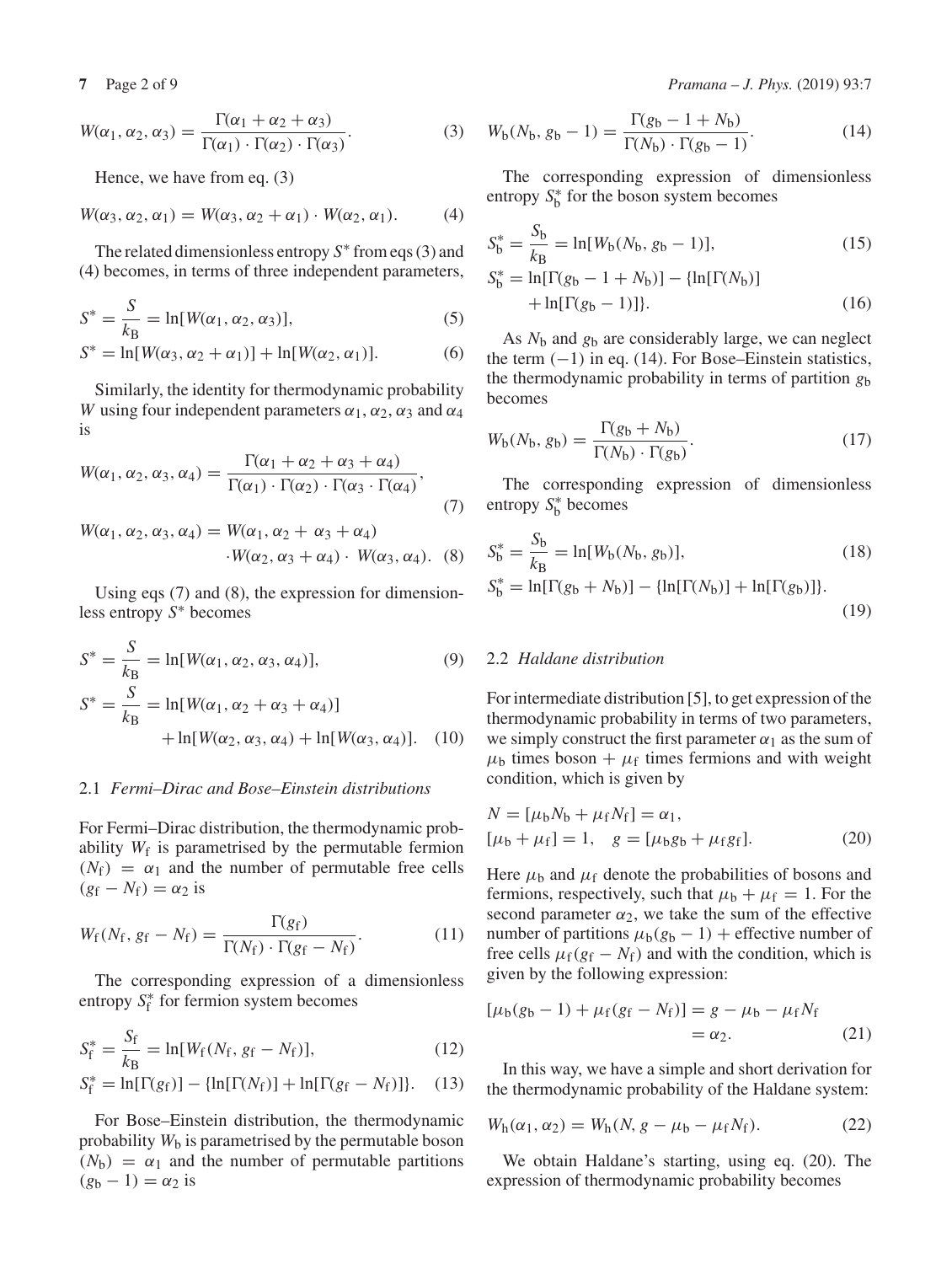$$
W_{h}(N, g - \mu_{b} - \mu_{f} N_{f}) = \frac{\Gamma(g + \mu_{b} N_{b} - \mu_{b})}{\Gamma(N) \cdot \Gamma(g - \mu_{b} - \mu_{f} N_{f})},
$$
\n(23)  
\n
$$
W_{h}(N, g - \mu_{b} - \mu_{f} N_{f}) = W_{h}(N, g + \mu_{b} (N_{b} - 1) - N).
$$
\n(24)

The related expression of dimensionless entropy *S*∗ h would be

$$
S_{\rm h}^* = \ln[\Gamma(g + \mu_{\rm b}(N_{\rm b} - 1))] - {\ln[\Gamma(N)] + \ln[\Gamma(g + \mu_{\rm b}N_{\rm b} - \mu_{\rm b} - N)]}.
$$
 (25)

We could also get the simple form of Haldane's starting expression by assuming

$$
W_{\rm f}(N, g - N) = \frac{\Gamma(g)}{\Gamma(N) \cdot \Gamma(g - N)},\tag{26}
$$

$$
W_{b}(N, g - 1) = \frac{\Gamma(g - 1 + N)}{\Gamma(N) \cdot \Gamma(g - 1)}.
$$
 (27)

From the intermediate distribution [5] and using eqs (26) and (27), we get a simple proof for Haldane's starting expression with  $\mu$  as an arbitrary parameter:

$$
W_h(N, \mu(g-1) + (1 - \mu)(g - N))
$$
  
= 
$$
\frac{\Gamma(g + \mu(N - 1))}{\Gamma(N) \cdot \Gamma((g - N) + \mu(N - 1))}
$$
 (28)

The related expression of the dimensionless entropy *S*∗ <sup>h</sup> of the Haldane system is

$$
S_{\rm h}^{*} = \ln[\Gamma(g + \mu(N - 1))]
$$
  
-[\ln[\Gamma(N)] + \ln[\Gamma(g - N + \mu(N - 1))]]. (29)

## 2.3 *Intermediate distribution*

For intermediate distribution [1], we take the thermodynamic probability in terms of three parameters: the number of bosons  $N_b = \alpha_3$ , the number of fermions  $N_f = \alpha_1$  and the number of free cells  $(g_f - N_f) = \alpha_2$ , with inter-relation number of fermions equal to the number of partitions. Hence, we have

$$
W(\alpha_3, \alpha_2, \alpha_1) = W(\alpha_3, \alpha_2 + \alpha_1) \cdot W(\alpha_2, \alpha_1), \qquad (30)
$$
  
 
$$
W_{\text{fb}}(N_{\text{b}}, g_{\text{f}} - N_{\text{f}}, N_{\text{f}})
$$

$$
= W_{b}(N_{b}, g_{b} - 1) \cdot W_{f}(g_{f} - N_{f}, N_{f}). \tag{31}
$$

We have, from eqs (30) and (31), the following simple relation between the distribution under consideration:

$$
\alpha_3 = N_b, \quad \alpha_2 = g_f - N_f,
$$
  
\n $\alpha_1 = N_f, \quad \alpha_2 + \alpha_1 = g_f = g_b - 1.$  (32)

The related dimensionless entropy  $S_{\text{fb}}^*$  becomes, in terms of three independent parameters,

$$
S_{\text{fb}}^* = \frac{S_{\text{fb}}}{k_{\text{B}}} = \ln[W_{\text{fb}}(N_{\text{b}}, g_{\text{f}} - N_{\text{f}}, N_{\text{f}})].
$$
 (33)

The expression of entropy for extensively used composite system in the theoretical developing set of adsorption isotherms for analysing the laboratory sample data will be

$$
S_{\text{fb}}^* = \ln[W_b(N_b, g_b - 1)] + \ln[W_f(N_f, g_f - N_f)].
$$
\n(34)

The present expressions of  $S_h^*$  and  $S_{\text{fb}}^*$  give the same reductions for fermions and bosons but different results for the mixed system of fermions–bosons.

# **3. Formulation of Langmuir adsorption isotherm using the generalised distribution** *W***fb**

The present formulation is based on the following normal assumptions:

- (1) The surface of the adsorbent is uniform, i.e. all the adsorption sites are equivalent to similar set of particles.
- (2) Involved molecules do not interact.
- (3) All the adsorption occurs through the same mechanism.
- (4) Types II and III adsorption isotherms show large deviation from the Langmuir model. Hence, we deviate from the assumption that from the maximum adsorption, only a monolayer is formed. In short, we need to use the concept of single cell with single particle and single cell with more than one particle distribution.

The partition function of the finite number of adsorbed particles on a surface in a canonical ensemble is given by

$$
Z_{\rm f}(N) = W_{\rm f}(N_{\rm f}^i, g^i - N_{\rm f}^i)\zeta^{N_{\rm f}^i}.
$$
 (35)

Similarly, the partition function of the finite number of adsorbed particles on a surface for fermion–boson mixture is given by

$$
Z_{\rm fb}(N) = W_{\rm fb}(N_{\rm f}^i, g^i - N_{\rm f}^i, N_{\rm b}^i) \zeta^{N^i},
$$
  

$$
N_{\rm b}^i = \mu_{\rm b} \cdot N^i, \quad N_{\rm f}^i = \mu_{\rm f} \cdot N^i.
$$
 (36)

Here  $\mu_b$  and  $\mu_f$  denote the probabilities of bosons and fermions, respectively, such that  $\mu_b + \mu_f = 1$ . Taking the logarithm of both sides of eqs (35) and (36) and using the relation between entropy and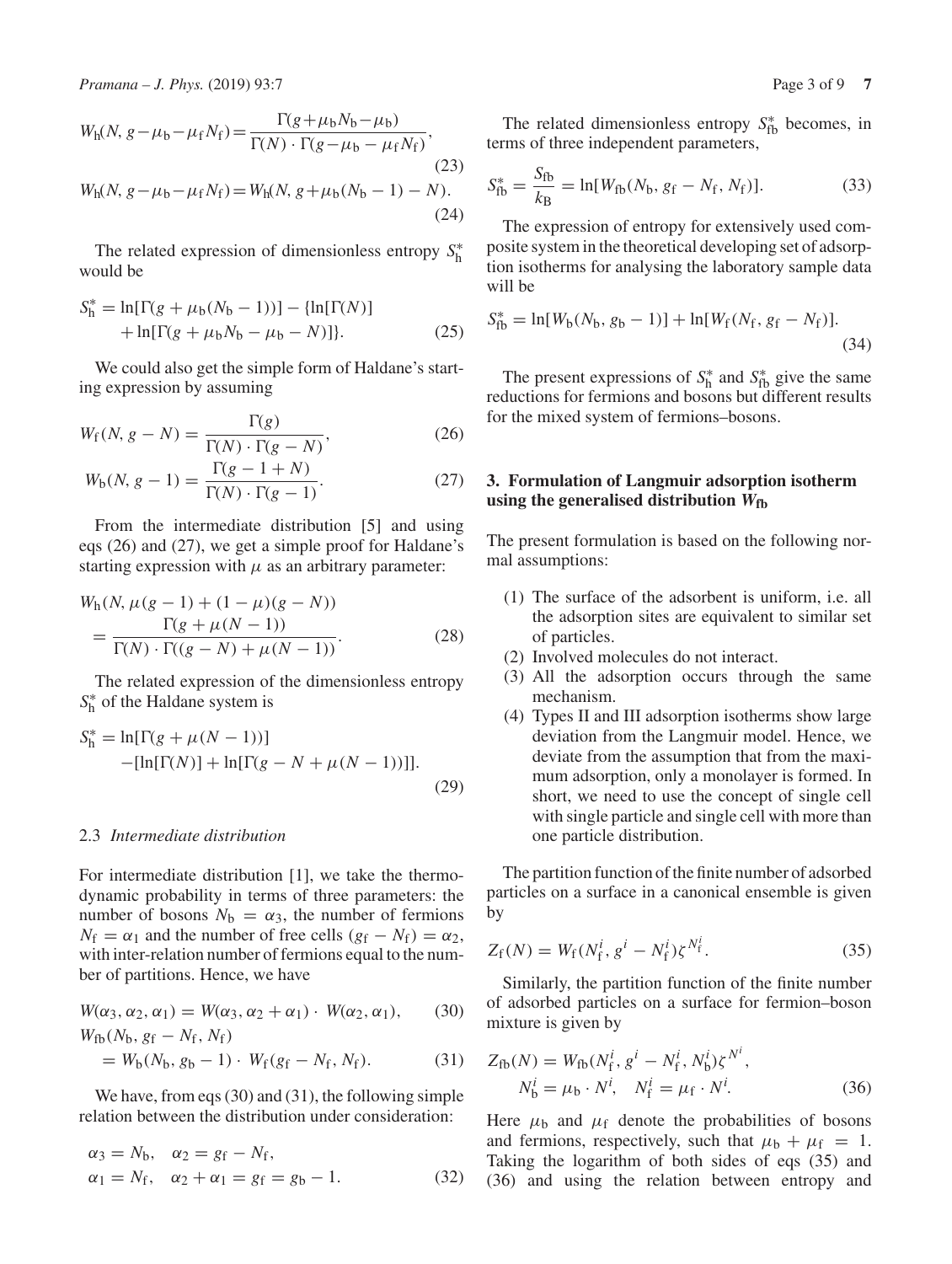thermodynamic probability, we have the following expressions of fermions and fermion–boson mixture:

$$
\ln[Z_{\rm f}(N)] = \ln[W_{\rm f}(N_{\rm f}^i, g^i - N_{\rm f}^i)] + N_{\rm f}^i \cdot \ln(\zeta),
$$
\n(37)  
\n
$$
\ln[Z_{\rm fb}(N)] = \ln[W_{\rm fb}(N_{\rm f}^i, g^i - N_{\rm f}^i, N_{\rm b}^i)] + N^i \cdot \ln(\zeta).
$$

Here,  $\zeta$  represents the partition function of a single absorbed molecule,  $g_i = g^i$  is the number of sites available for adsorption and  $N_i = N_f^i$  is the number of molecules absorbed which should be less than or equal to  $g_i = g^i$ . The terms within the bracket =  $[\zeta^{N_f^i}\Gamma(g^i)/\Gamma(g^i-N_f^i))]$  give the total partition function of the  $N_i = N_f^i$  absorbed molecules by taking the product of the individual partition function (partition function of the subsystem). The bracket  $[1/\Gamma(N_f^i)]$  accounts for the overcounting arising due to the indistinguishable nature of the adsorption sites. The terms within the bracket  $[\Gamma(g^i)/(\Gamma(N_f^i)\Gamma(g^i - N_f^i))] = C(N_f^i, g^i)$  are the binomial coefficients used for counts. The canonical partition functions for fermions and fermion–boson system are given below:

$$
W_{\rm f} = \prod_{i=1}^{k} W^{i} (N_{\rm f}^{i}, g^{i} - N_{\rm f}^{i})
$$
  
= 
$$
\prod_{i=1}^{k} \frac{\Gamma(g^{i})}{\Gamma(N_{\rm f}^{i}) \cdot \Gamma(g^{i} - N_{\rm f}^{i})},
$$
  

$$
W_{\rm fb} = \prod_{i=1}^{k} W^{i} (N_{\rm b}^{i}, N_{\rm f}^{i}, g^{i} - N_{\rm f}^{i})
$$
 (39)

$$
= \prod_{i=1}^{k} \frac{\Gamma(N_b^i + g^i)}{\Gamma(N_b^i) \cdot \Gamma(N_f^i) \cdot \Gamma(g^i - N_f^i)}.
$$
\n(40)

If  $\mu$  is the chemical potential for the absorbed molecule, then the grand canonical partition function *Z*<sup>f</sup> for the fermion particles is as follows:

$$
[Z_f(\mu, N)] = \prod_{i=1}^k W^i(N_f^i, g^i - N_f^i) \exp(N_f^i \beta \mu^i)
$$
  
= 
$$
\prod_{i=1}^k C(N_f^i, g^i)(X)^{N_f^i}.
$$
 (41)

The expression for activity *X* is given by

$$
X = \zeta \cdot \exp(\beta \mu). \tag{42}
$$

Activity depends on temperature, pressure and the composition of the mixture. The activity is related to the effective partial pressure in the case of gases or concentrations in the case of liquid mixtures. Sometimes it is referred to as fugacity. Taking the natural log of both sides of eq. (41), we get an expression for the dimensionless entropy  $S_f^*$  for fermions. Taking the log of grand canonical partition function  $[Z_f(\mu, N)]$  simplifies to

$$
\ln[Z_{\rm f}] = \sum_{i=0}^{k} [N_{\rm f}^i \ln(X) + \ln \Gamma(g^i) - \ln \Gamma(N_{\rm f}^i) - \ln \Gamma(g^i - N_{\rm f}^i)].
$$
\n(43)

Simplifying eq. (43) we have the expression of log of grand partition function in terms of entropy of fermions:

$$
\ln[Z_f] = N_f \ln(X) + S_1^*, \quad \sum_{i=0}^k (N_f^i) = N_f. \tag{44}
$$

The expression for the dimensionless entropy for fermions,  $S_f^*$ , is given as follows:

$$
S_f^* = \sum_{i=0}^k [\ln \Gamma(g^i) - \ln \Gamma(N_f^i) - \ln \Gamma(g^i - N_f^i)]. \quad (45)
$$

Similarly, we have dimensionless expression for the fermion–boson system,  $S_{\text{fb}}^*$ :

$$
S_{\text{fb}}^{*} = \sum_{i=0}^{k} [\ln \Gamma(N_{\text{b}}^{i} + g^{i}) - \ln \Gamma(N_{\text{b}}^{i}) - \ln \Gamma(N_{\text{f}}^{i}) - \ln \Gamma(N_{\text{f}}^{i}) - \ln \Gamma(g^{i} - N_{\text{f}}^{i})]. \tag{46}
$$

For the mixture of fermion–boson system, the log of the grand canonical partition function simplifies to

$$
\ln[Z_{\text{fb}}] = \sum_{i=0}^{k} (N^i \ln(X)) + S_{\text{fb}}^*
$$
  
=  $N \cdot \ln(X) + S_{\text{fb}}^*$ . (47)

Now, to get the expression of Langmuir adsorption isotherm, we maximise eq. (44) with respect to *N*. We have the dimensionless entropy term for maximisation of grand canonical partition function, which is a condition for maximisation of eq. (47) with respect to *N*. Equation (47) easily reduces to eq. (44), because  $N_b^i = \mu_b \cdot N^i$ ,  $N_f^i = \mu_f \cdot N^i$  and  $\mu_b + \mu_f = 1$ . Taking the natural log of both sides of eq. (40), we get an expression of dimensionless entropy  $S_{\text{fb}}^* = \ln(W_{\text{fb}})$ :

$$
\ln W_{\text{fb}} = \sum_{i=0}^{k} [\ln \Gamma(N_{\text{b}}^{i} + g^{i}) - \ln \Gamma(N_{\text{b}}^{i}) - \ln \Gamma(N_{\text{f}}^{i}) - \ln \Gamma(g^{i} - N_{\text{f}}^{i})].
$$
\n(48)

Using Stirling's approximation for  $\Gamma(N)$ , i.e. ln  $\Gamma(N)$  $\cong N \cdot (\ln N - 1)$ , we get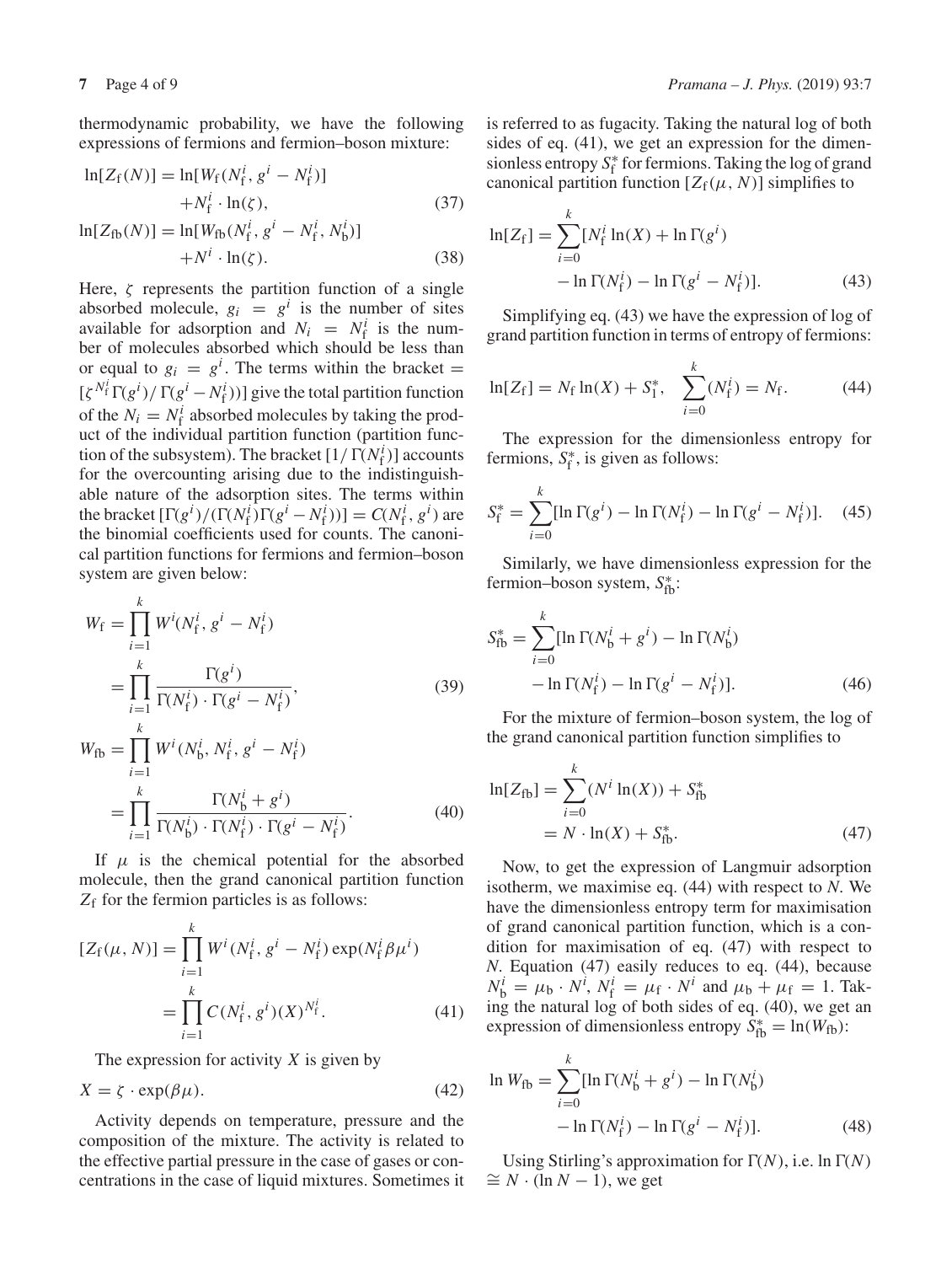$$
\ln W_{\text{fb}} = \sum_{i=1}^{k} [(N_{\text{b}}^{i} + g^{i}) \cdot (\ln(N_{\text{b}}^{i} + g^{i}) - 1) -N_{\text{b}}^{i} \cdot (\ln N_{\text{b}}^{i} - 1) -N_{\text{f}}^{i} \cdot (\ln N_{\text{f}}^{i} - 1) - (g^{i} - N_{\text{f}}^{i}) \cdot (\ln(g^{i} - N_{\text{f}}^{i}) - 1)]. \tag{49}
$$

The most likely distribution can be obtained by maximising the log-likelihood of the grand partition function *Z*fb. The solution to this maximisation problem leads to the family of adsorption isotherms. The Langmuir adsorption isotherm is a special case of this general family of isotherms. Consider the following optimisation problem:

maximise  $\max_{(N^0, N^1, ..., N^k)} \ln Z_{\text{fb}}.$ 

For solving this, we start by defining the derivative of the generalised Lagrangian  $\mathcal{L}_i$  if we have only one energy level *i*, so that we can neglect the sum. We have

$$
\delta \mathcal{L}_i = \left[ \ln \left( \frac{g^i}{N_b^i} + 1 \right) \cdot \delta N_b^i + \ln \left( \frac{g^i}{N_f^i} - 1 \right) \cdot \delta N_f^i \right] + \ln(X) \cdot \delta N^i. \tag{50}
$$

Let  $N_b^i = \mu_b \cdot N^i$  and  $N_f^i = \mu_f \cdot N^i$ , where  $\mu_b$  and  $\mu_f$ denote the probabilities of bosons and fermions, respectively, such that  $\mu_b + \mu_f = 1$ . Equation (50) becomes

$$
\left(\mu_{b} \cdot \ln\left(\frac{g^{i}}{\mu_{b} \cdot N^{i}} + 1\right) + \mu_{f}\right)
$$

$$
\cdot \ln\left(\frac{g^{i}}{\mu_{f} \cdot N^{i}} - 1\right) + \ln(X)\right) \cdot \delta N^{i} = 0.
$$
 (51)

The occupation index is defined as  $N^{i}/g^{i} = y^{i}$ . As  $\delta N^i \neq 0$ , we get

$$
\mu_{b} \cdot \ln\left(\frac{1}{\mu_{b} \cdot y^{i}} + 1\right)
$$
  
 
$$
+ \mu_{f} \cdot \ln\left(\frac{1}{\mu_{f} \cdot y^{i}} - 1\right) + \ln(X) = 0.
$$
 (52)

Simplification of expression (52) yields

$$
X\left(\frac{1}{\mu_b \cdot y^i} + 1\right)^{\mu_b} \cdot \left(\frac{1}{\mu_f \cdot y^i} - 1\right)^{\mu_f} = 1.
$$
 (53)

#### 3.1 *Change of variables in the adsorption isotherm*

It should be noted that *X*, *y*,  $\mu_b$  and  $\mu_f$  are dimensionless physical quantities. Now, for application (computation) purposes, we change the variables by replacing  $X = x/a$ ,  $y = Y/c$ ,  $\mu_b = b$  and  $\mu_f = 1 - b$  that yields the following equation which is used for testing the sample laboratory data:

$$
x = \frac{a}{\left(\frac{c}{b \cdot Y} + 1\right)^b \cdot \left(\frac{c}{(1 - b) \cdot Y} - 1\right)^{(1 - b)}}
$$
  
=  $G_b(Y, c, a)$ . (54)

3.1.1 *Special cases of adsorption isotherm.* The special cases of eq. (52) are as follows:

- 1. Fermi particles are present, requiring  $\mu_b$  to be zero. We get  $y^i = X/(1+X)$ , correspondingly a first basic Langmuir adsorption isotherm.
- 2. Boson particles are present, requiring  $\mu_f$  to be zero. We get  $y^i = X/(1 - X)$ , correspondingly a second modified adsorption isotherm.
- 3. The number of boson particles is equal to the number of Fermi particles present, requiring  $\mu_b$  =  $\mu_f$  = 1/2. We get  $y^i$  = 2*X*/( $\sqrt{X^2+1}$ ), correspondingly a third modified adsorption isotherm. For understanding the adsorption process, an expression can be plotted in the figure, demonstrating that the surface coverage increases quite rapidly such that the saturation limits double,  $y^i$  =  $y_{\text{max}} = 2$ .
- 4. If we select variable  $X = P/P^0 = (K^A \cdot P_A)$ , then we have a Langmuir adsorption isotherm  $y = (K^A \cdot P_A)/(1 + (K^A \cdot P_A))$  with single system parameters.
- 5. We slightly modify the Langmuir isotherm  $y =$  $(K^A \cdot P_A)/(1 + \alpha \cdot (K^A \cdot P_A))$  with two system parameters.

The plot for the solution of the occupation index  $y^i$ in eq. (52) for various values of  $\mu_b$  is shown in figure 1. In the plot, the occupation index or adsorption is along the *y*-axis and concentration *X* is along the *x*-axis. Here  $K^A$  is the ratio of forward adsorption reaction to the backward desorption reaction. *PA* is the partial pressure of molecule *A* over the surface. It can be plotted in the figure, for demonstrating that surface coverage increases quite rapidly with the partial pressure on the adsorbents but levels off after

$$
P = \frac{Nk_{\rm B}T}{V} \tag{55}
$$

reaches

$$
P^{0} = \left[\frac{Nk_{\rm B}T}{\zeta}\right] \cdot \left(\frac{2\pi mk_{\rm B}T}{h^{2}}\right)^{3/2}.\tag{56}
$$

3.1.2 *Adsorption isotherms with different saturation limits.* The higher order solutions along with an earlier simple solution can be plotted in the figure, demonstrating that the surface coverage increases quite rapidly to  $y_{\text{max}} = 1-8$ . It can be plotted in the figure, demonstrating that the surface coverage increases quite rapidly even at low concentrations with  $y_{\text{max}} =$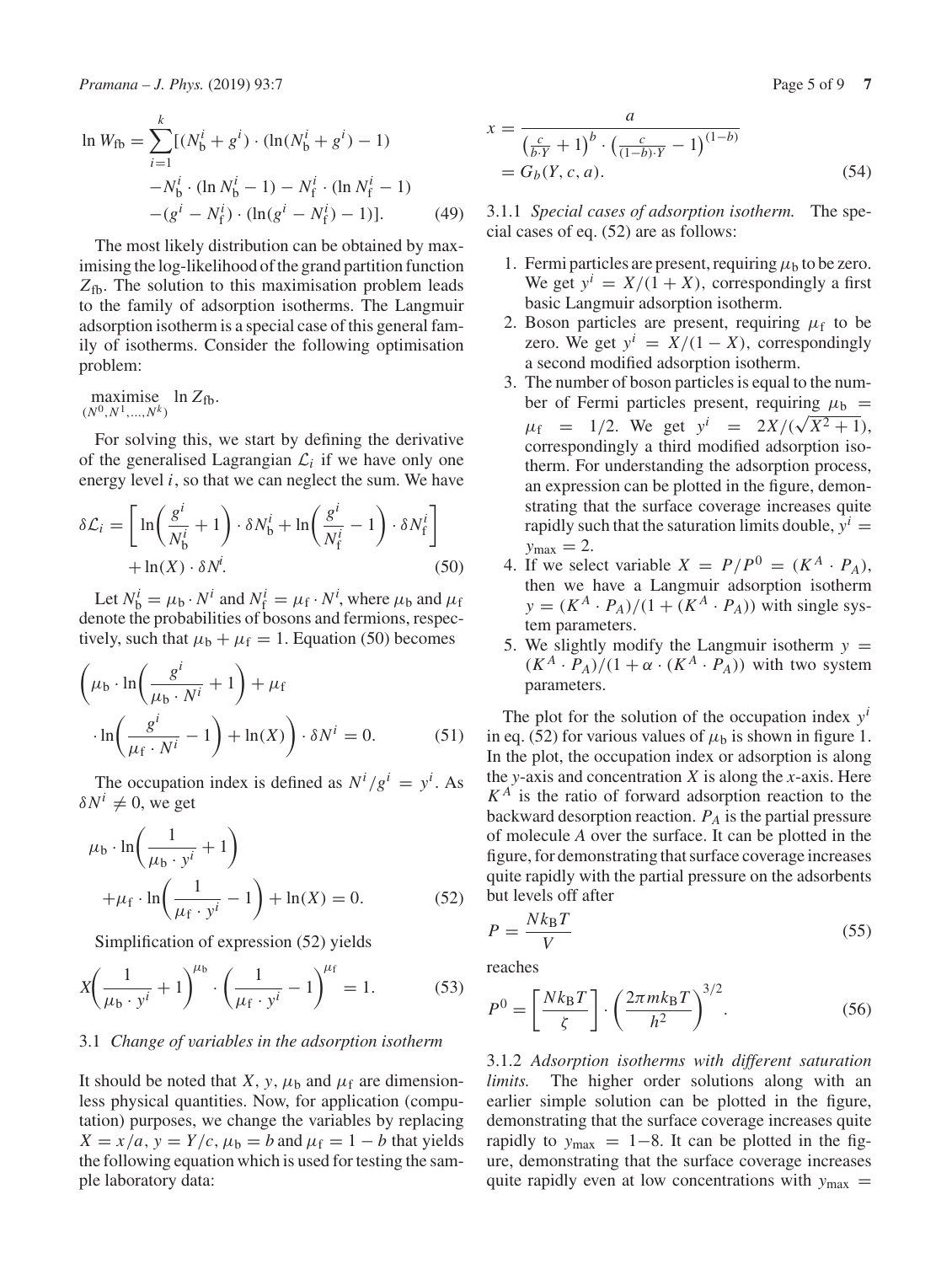

**Figure 1.** Theoretical and computed adsorption isotherms for various values of  $\mu_b$  when  $0 < \mu_b < 1$ .

**Table 1.** Experimental data: Concentration (*X*) and fraction of the surface covered (*Y*).

| Sl. No. | X         | Υ         |  |
|---------|-----------|-----------|--|
|         | $10^{-5}$ | $10^{-5}$ |  |
| 2       | 0.8824    | 0.7647    |  |
| 3       | 1.1176    | 0.9412    |  |
| 4       | 1.5294    | 1.0588    |  |
| 5       | 1.9706    | 1.1765    |  |
| 6       | 2.5000    | 1.2941    |  |
| 7       | 2.9706    | 1.3230    |  |
| 8       | 3.4706    | 1.3824    |  |
| 9       | 3.7941    | 1.4412    |  |
| 10      | 4.2941    | 1.4706    |  |

 $1/(1 - b)$ . In figure 1, we plotted different curves for  $b = (0, 1/2, 2/3, 3/4, 4/5, 5/6, 6/7, 7/8)$ , so that  $y_{\text{max}} = 1 - 8$ . This flexibility in terms of *b* is very much useful for studying adsorption isotherms for different ratios. In figure 1, for parameter  $b = (0.1, \ldots, 0.8)$ , different adsorption isotherms along with the experimental data is shown.  $b = 0$  corresponds to the Langmuir adsorption curve, and the gradual variation in terms of parameter *b* is seen. In order to visualise the complex adsorption process and data representation, there is a need to select two curves forming a closed loop.

# **4. Conversion of experimental data to the present model expression**

Experimental data used for computation are given in table 1 and different set of equation  $x = G_b(Y, c, a)$  is given in table 2.

**Table 2.** Computed adsorption isotherms in terms of eq. (54) for various values of parameters *a*, *b* and *c*.

| $G_n$          | a       |      | C       |
|----------------|---------|------|---------|
| $G_1$          | 0.28118 | 0.00 | 1.28154 |
| $G_2$          | 0.36389 | 0.10 | 1.12081 |
| $G_3$          | 0.40917 | 0.20 | 0.96638 |
| $G_4$          | 0.43785 | 0.30 | 0.81911 |
| G <sub>5</sub> | 0.45711 | 0.40 | 0.67970 |

In figure 1, for parameter  $b = [0.1, 0.2, 0.3, 0.4]$ , different adsorption isotherms along with the experimental data is shown.  $b = 0$  corresponds to the Langmuir adsorption curve. This set of graphs shows the dominance of the fermion character in terms of single cell or site occupied by a single adsorbent particle. All graphs are so close to the experimental data point that it justifies the Langmuir assumption of an experimental data.

### 4.1 *Analytic expressions of adsorption isotherms*

Here we list out the algebraic representation of absorption data in terms of  $x = (G_1, G_2, G_3, G_4, G_5)$ . The Langmuir adsorption isotherms have the representation as  $x = G_1$ ,

$$
x = G_1(Y, c, a) = \frac{0.28118}{(\frac{1.28154}{Y} - 1)^{1.0}}.
$$
\n(57)

For intermediate distribution, neither fully Fermi– Dirac distribution nor fully Bose–Einstein distribution adsorption isotherms are suitably generated by selecting the third parameter *b*. We have followed the equation for adsorption isotherm constructed by nonlinear least square fit for the assumed experimental data as  $[x = G_2, \ldots, x = G_5]$ . When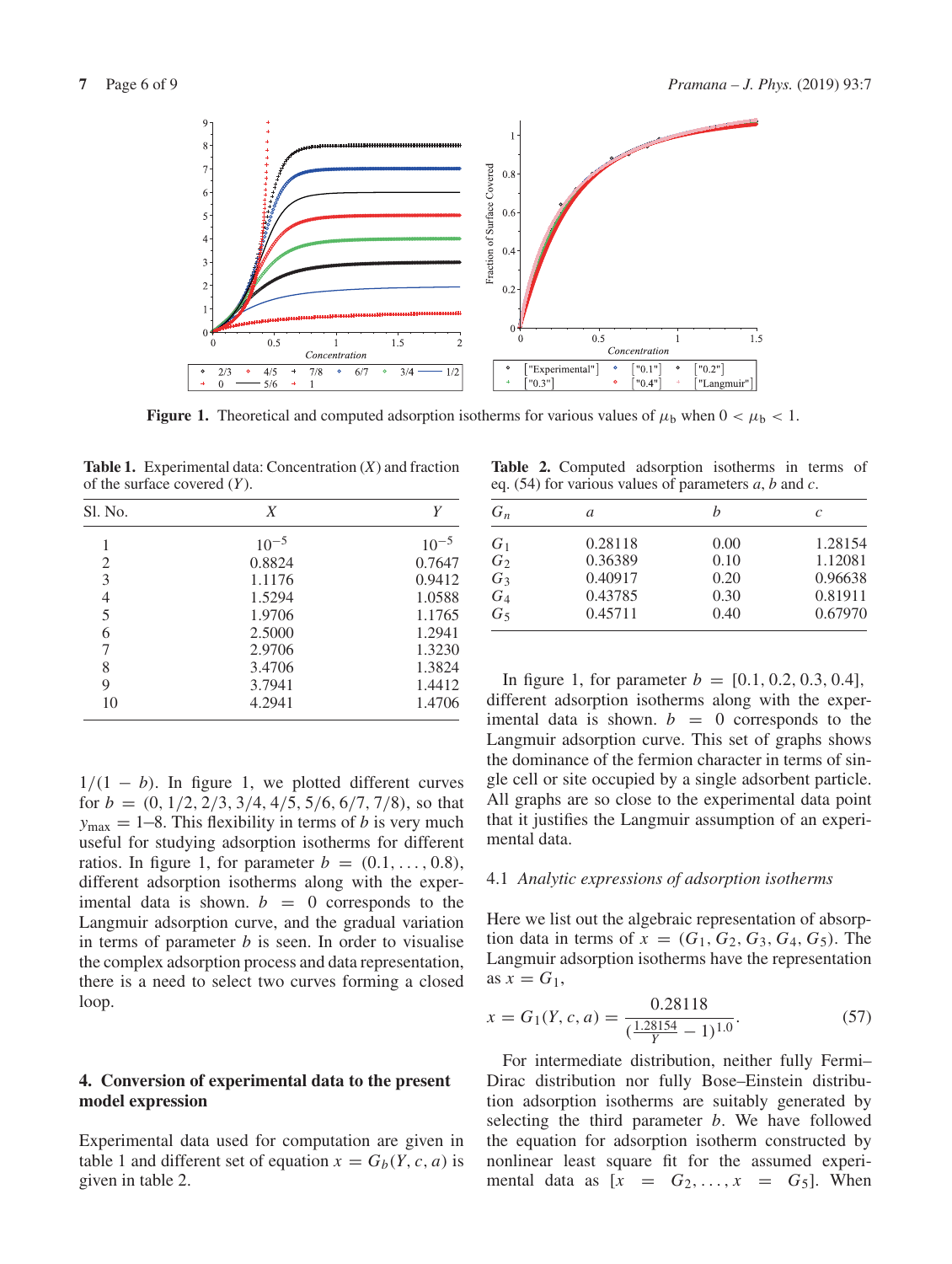comparing its graphical representation with the experimental data, one can easily select the closest functional representation. Looking towards the closest functional form in terms of parameter  $b$ , the experimental data are easily interpreted and the domain can be decided:

$$
x = G_2(Y, c, a) = \frac{0.36389}{(\frac{11.20813}{Y} + 1)^{0.10} \cdot (\frac{1.24534}{Y} - 1)^{0.90}},
$$
\n(58)

$$
x = G_3(Y, c, a) = \frac{0.40917}{(\frac{4.83190}{Y} + 1)^{0.20} \cdot (\frac{1.20797}{Y} - 1)^{0.80}},
$$
\n(59)

$$
x = G_4(Y, c, a) = \frac{0.43785}{(\frac{2.73038}{Y} + 1)^{0.30} \cdot (\frac{1.17016}{Y} - 1)^{0.70}},
$$
\n(60)

$$
x = G_5(Y, c, a) = \frac{0.45711}{(\frac{1.69927}{Y} + 1)^{0.40} \cdot (\frac{1.13284}{Y} - 1)^{0.60}}.
$$
\n(61)

### **5. Result and discussion**

For  $\mu_b = 0$ , 1/2, 2/3, ..., 1, the occupation index  $y^i$  in figure 1 along the *y*-axis is 1, 2, 3, ...,  $\infty$ , respectively, i.e. as  $\mu_b \rightarrow 1$ ,  $y^i \rightarrow \infty$ . From figure 1, we can infer that the intercept term on the *y*-axis is  $1/(1 - \mu_b)$ .

Equation (54) is tested for laboratory data, where the set parameters are  $a = [a_1, a_2, \ldots, a_5], b =$  $[b_1, b_2, \ldots, b_5]$  and  $c = [c_1, c_2, \ldots, c_5]$ . It is observed that  $[a_1 < a_2 < \cdots < a_5]$ ,  $[c_1 > c_2 > \cdots > c_5]$ ,  $[b_1 <$  $b_2 < \cdots < b_5$ ] and the adsorption isotherms are identified by  $(G_1 = [a_1, b_1, c_1], \ldots, G_5 = [a_5, b_5, c_5]).$ 

It is observed from the first graph that  $x = G_1$ , which is Langmuir, while  $x = G_2, G_3, G_4$  and  $G_5$ , are good adsorption isotherm curves representing the laboratory data. All are related to the selection of a function. Its in-built flexibility has important role in model development and understanding the adsorption process. The modelling of experimental adsorption isotherm data is an essential way for predicting the mechanics of adsorption.

#### 5.1 *Adsorption isotherm models*

We list the expressions of seven known adsorption isotherm models for the equilibrium adsorption coverage in terms of equilibrium concentrations and describe them briefly. Seven adsorption isotherm models are normally used to analyse the absorption data. They are the Langmuir [6], Freundlich [7], Temkin [8], Kiselev [9], Elovich [10], Fowler–Guggenheim [11] and Hill [12] models.

#### 5.2 *Langmuir model*

The Langmuir model can be written as

$$
\theta_{\text{eq}} = \frac{k \cdot C_{\text{eq}}}{1 + k \cdot C_{\text{eq}}},\tag{62}
$$

where  $\theta_{eq}$  is the equilibrium adsorption coverage,  $C_{eq}$ is the equilibrium concentration of the adsorbate in the bulk phase and *k* is the Langmuir equilibrium constant. In this work, we slightly modify this expression as

$$
\theta_{\text{eq}} = \frac{k \cdot C_{\text{eq}}}{1 + \alpha \cdot k \cdot C_{\text{eq}}},\tag{63}
$$

where  $\alpha$  is an adjustable parameter. A linearised version of the expression for the revised Langmuir term is shown as follows:

$$
\frac{1}{\theta_{\text{eq}}} = \frac{1}{k \cdot C_{\text{eq}}} + \frac{1}{\alpha}.\tag{64}
$$

## 5.3 *Freundlich model*

$$
\theta_{\text{eq}} = K_{\text{F}} C_{\text{eq}}^{\alpha},\tag{65}
$$

where  $K_F$  is a constant that indicates the adsorption capacity of the substrate and  $\alpha$  is a constant that indicates the adsorption intensity. The linearised expression for the Freundlich model is shown as follows:

$$
\ln(\theta_{\text{eq}}) = \ln(K_{\text{F}}) + \alpha \cdot \ln(C_{\text{eq}}). \tag{66}
$$

### 5.4 *Temkin model*

$$
\theta_{\text{eq}} = \frac{RT}{\Delta Q} \cdot \ln(K_0 \cdot C_e),\tag{67}
$$

where  $R$  is the universal gas constant,  $T$  is the temperature,  $\Delta Q$  is the desorption energy and  $K_0$  is the Temkin equilibrium constant. The linearised expression for the Temkin model is itself.

#### 5.5 *Kiselev model*

$$
k_1 \cdot C_{\text{eq}} = \frac{\theta_{\text{eq}}}{(1 - \theta_{\text{eq}}) \cdot (1 + k_n \cdot \theta_{\text{eq}})}
$$
(68)

where  $k_1$  is the Kiselev equilibrium constant and  $k_n$  is a constant representing the complex formation between the adsorbed molecules. The linearised expression for the Kiselev model is as follows:

$$
\frac{1}{C_{\text{eq}} \cdot (1 - \theta_{\text{eq}})} = \frac{k_1}{\theta_{\text{eq}}} + k_1 \cdot k_n. \tag{69}
$$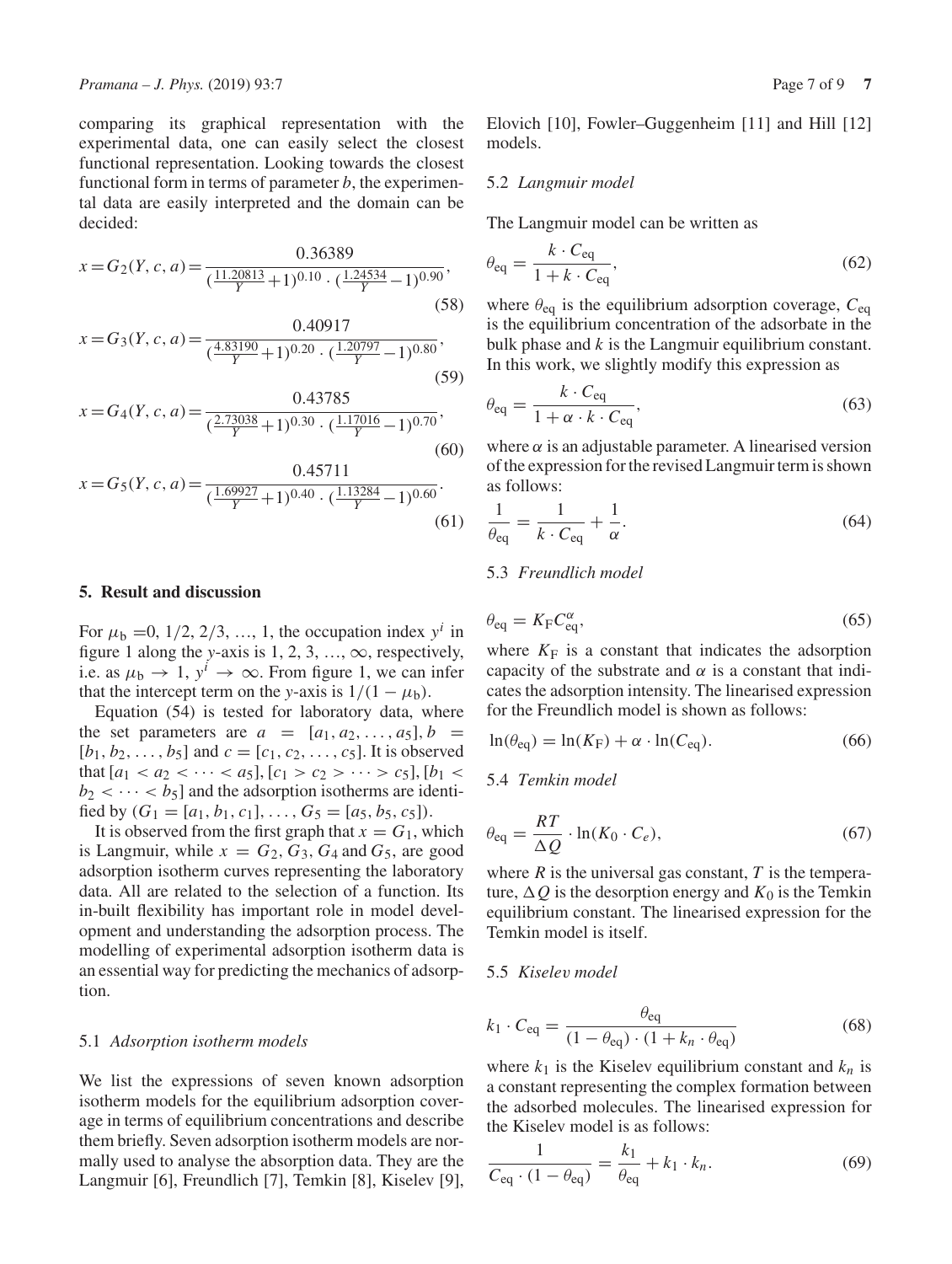## 5.6 *Elovich model*

$$
\theta_{\text{eq}} = K_{\text{E}} \cdot C_{\text{eq}} \cdot \exp(-\theta_{\text{eq}}),\tag{70}
$$

where  $K_{\rm E}$  is the Elovich equilibrium constant. The linearised expression for the Elovich model is as follows:

$$
\ln\left(\frac{\theta_{\text{eq}}}{C_{\text{eq}}}\right) = \ln(K_{\text{E}}) - \theta_{\text{eq}}.\tag{71}
$$

5.7 *Fowler–Guggenheim model*

$$
K_{\rm FG} \cdot C_{\rm eq} = \frac{\theta_{\rm eq}}{(1 - \theta_{\rm eq})} \cdot \exp\left(\frac{2\theta_{\rm eq} \cdot W}{RT}\right),\tag{72}
$$

where  $K_{FG}$  is the Fowler–Guggenheim equilibrium constant and *W* is the interaction energy between the adsorbed molecules. The linearised expression for the Fowler–Guggenheim model is as follows:

$$
\ln\left(\frac{C_{\text{eq}}(1-\theta_{\text{eq}})}{\theta_{\text{eq}}}\right) = -\ln(K_{\text{FG}}) + \left(\frac{2\theta_{\text{eq}} \cdot W}{RT}\right). \tag{73}
$$

5.8 *Hill–de Boer model*

$$
K_1 \cdot C_{\text{eq}} = \frac{\theta_{\text{eq}}}{(1 - \theta_{\text{eq}})} \cdot \exp\left(\frac{\theta_{\text{eq}}}{(1 - \theta_{\text{eq}})} - \frac{K_2 \theta_{\text{eq}}}{RT}\right),\tag{74}
$$

where  $K_1$  is the Hill–de Boer constant and  $K_2$  is a constant representing the interaction energy between the adsorbed molecules. The linearised expression for the Hill–de Boer model is as follows:

$$
\ln(K_1) + \ln(C_{\text{eq}}) = \ln\left(\frac{\theta_{\text{eq}}}{(1 - \theta_{\text{eq}})}\right)
$$

$$
+ \left(\frac{\theta_{\text{eq}}}{(1 - \theta_{\text{eq}})} - \frac{K_2 \theta_{\text{eq}}}{RT}\right). \tag{75}
$$

To determine the best nonlinear fit isotherm model, there is no need to work out the statistical correlation coefficients and standard errors of each parameter. Only the graphical display using the least square method of arbitrary function is sufficient to conclude the data and probability of the process.

When the function predicts a high probability that the difference could occur by chance, one should then accept the hypothesis that the distributions are the same as far as the given experimental data are concerned. The distribution fits the data and it means the data decide the nature of the distribution. Visually, some significant differences can be seen in the two distributions. However, one can sometimes be misled by just a visual look.

# **6. Conclusion**

There is a fundamental difference between the Langmuir model and the Freundlich model. Here, the Langmuir model and the present formulation are the part of the same theoretical construct (maximisation of grand canonical partition function approach). On the other hand, the Freundlich model and other model are mixed and empirically observed in nature.

Adsorption process in terms of thermodynamic language is also represented as *F* (concentration, pressure, temperature, parameters)  $= 0$ . However, this approach for the mixture of two basic statistical distributions yields a general equation for the adsorption process:

$$
x = \frac{a}{(\frac{c}{b \cdot Y} + 1)^b \cdot (\frac{c}{(1 - b) \cdot Y} - 1)^{(1 - b)}} = G_b(Y, c, a).
$$
\n(76)

We conclude from the nonlinear model that using the variation principles of the in-built model parameters lead to a better graphical fit for arbitrary range and a better understanding of the statistical process, in terms of maximisations of grand partition function with respect to a suitable physical parameter. The set of curves, which are outputs of maximisations of grand partition function, appears to be useful in fitting the experimental data.

If  $[X = x/a]$ , then we have figure 1, a good graphical representation of the adsorption isotherm, and if we substitute  $[X = \exp[-b(x-1)], b = 8]$ , then we have the earlier graphical representation [1] of Fermi–Dirac (FD), Bose–Einstein (BE) and their mixtures.

# 6.1 *Algorithm*

- (1) The theory of adsorption poses the argument that it is not sufficient to consider just single particles occupying single cells, but many particles occupying single cells should also be considered, as assumed in the case of the Langmuir adsorption. Hence, consideration of mixtures of fermions and bosons is needed.
- (2) In the present formulation, the statistical probability distribution is to count the number of accessible states in distributing a mixture of noninteracting fermions and bosons into a finite number of sites.
- (3) The probability distribution is then related to the entropy of the process according to the statistical postulate  $[S = k_B \log W]$  which is in turn maximised to obtain the most probable distribution.